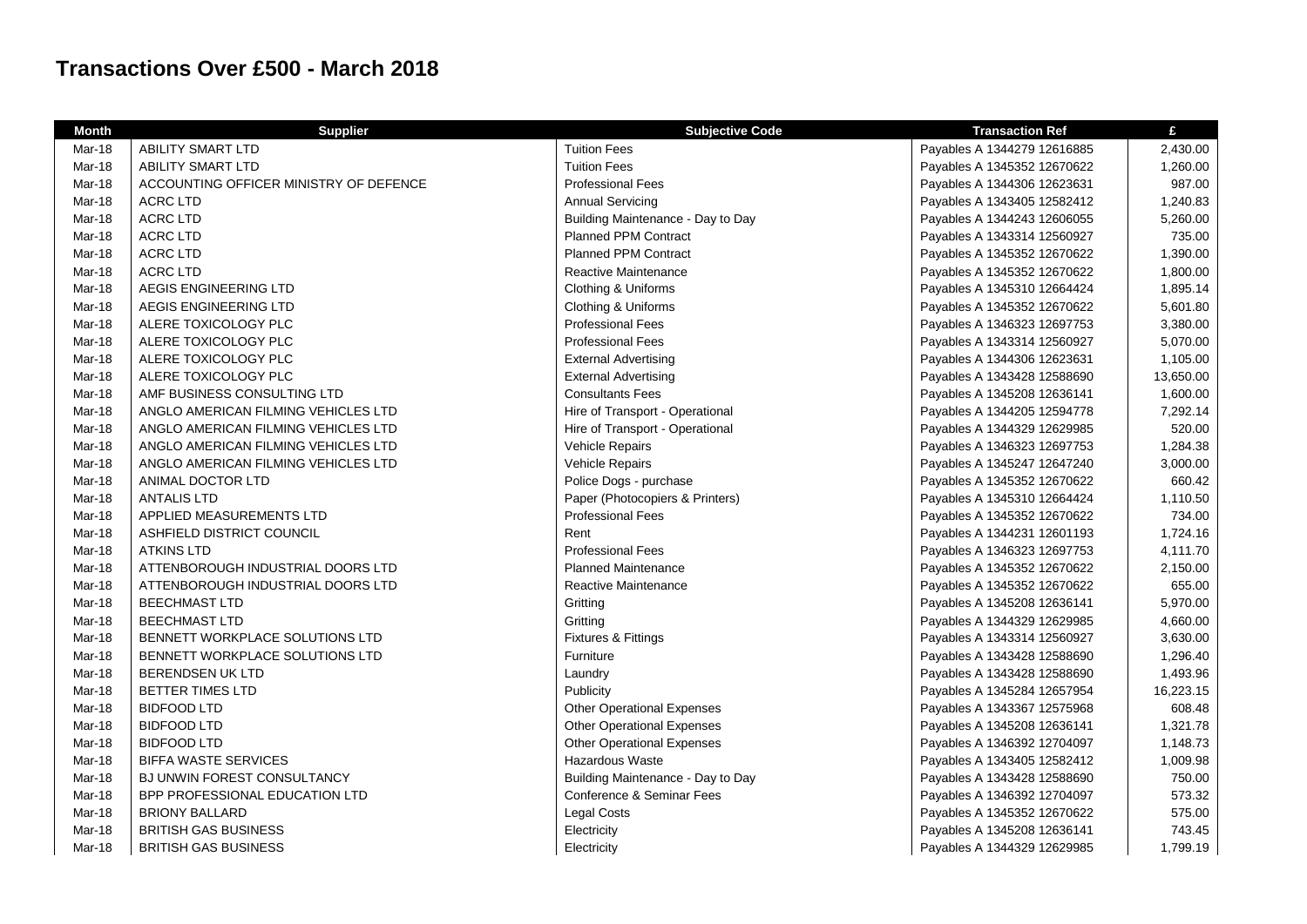| <b>Month</b>  | <b>Supplier</b>                     | <b>Subjective Code</b>                          | <b>Transaction Ref</b>      | £         |
|---------------|-------------------------------------|-------------------------------------------------|-----------------------------|-----------|
| Mar-18        | <b>BRITISH GAS BUSINESS</b>         | Gas                                             | Payables A 1344329 12629985 | 1,542.86  |
| Mar-18        | BRITISH TELECOMMUNICATIONS PLC      | Fixed Telephone Call Charges & Line Rental      | Payables A 1345310 12664424 | 1,950.40  |
| Mar-18        | BRITISH TELECOMMUNICATIONS PLC      | Network Management                              | Payables A 1343314 12560927 | 782.82    |
| Mar-18        | BRITISH TELECOMMUNICATIONS PLC      | Network Management                              | Payables A 1345352 12670622 | 17,420.73 |
| Mar-18        | BRITISH TELECOMMUNICATIONS PLC      | Network Management                              | Payables A 1346261 12682706 | 791.19    |
| Mar-18        | <b>BROOK STREET (UK) LTD</b>        | Agency / Temp Staff                             | Payables A 1343270 12554882 | 7,571.20  |
| Mar-18        | <b>BROOK STREET (UK) LTD</b>        | Agency / Temp Staff                             | Payables A 1344231 12601193 | 8,886.57  |
| Mar-18        | <b>BROOK STREET (UK) LTD</b>        | Agency / Temp Staff                             | Payables A 1344306 12623631 | 15,387.61 |
| <b>Mar-18</b> | <b>BROOK STREET (UK) LTD</b>        | Agency / Temp Staff                             | Payables A 1345234 12642316 | 7,682.01  |
| Mar-18        | <b>BROOK STREET (UK) LTD</b>        | Agency / Temp Staff                             | Payables A 1346323 12697753 | 7,543.63  |
| Mar-18        | <b>BROOK STREET (UK) LTD</b>        | <b>Consultants Fees</b>                         | Payables A 1344231 12601193 | 1,203.81  |
| Mar-18        | BT GLOBAL SERVICES                  | Airwave Service Charges                         | Payables A 1346323 12697753 | 541.66    |
| Mar-18        | <b>BUDDI LTD</b>                    | Maintenance/Consumables Specialist Op Equipment | Payables A 1344279 12616885 | 2,475.00  |
| Mar-18        | <b>BUYWORKS LTD</b>                 | <b>Professional Fees</b>                        | Payables A 1343270 12554882 | 9,360.00  |
| Mar-18        | <b>BUYWORKS LTD</b>                 | <b>Professional Fees</b>                        | Payables A 1344243 12606055 | 8,280.00  |
| Mar-18        | <b>BUYWORKS LTD</b>                 | <b>Professional Fees</b>                        | Payables A 1343314 12560927 | 4,680.00  |
| Mar-18        | <b>BUYWORKS LTD</b>                 | <b>Professional Fees</b>                        | Payables A 1345352 12670622 | 9,251.43  |
| Mar-18        | CAPITA BUSINESS SERVICES LTD        | <b>Hotel Accommodation</b>                      | Payables A 1345284 12657954 | 2,316.21  |
| Mar-18        | <b>CAPITA BUSINESS SERVICES LTD</b> | <b>Hotel Accommodation</b>                      | Payables A 1343314 12560927 | 6,679.67  |
| Mar-18        | CAPITA BUSINESS SERVICES LTD        | <b>Minor Systems</b>                            | Payables A 1343405 12582412 | 9,291.25  |
| Mar-18        | CAPITA BUSINESS SERVICES LTD        | <b>Public Transport &amp; Parking</b>           | Payables A 1346323 12697753 | 9,634.13  |
| Mar-18        | <b>CAPITA BUSINESS SERVICES LTD</b> | <b>Public Transport &amp; Parking</b>           | Payables A 1346261 12682706 | 9,387.82  |
| Mar-18        | CAPITA BUSINESS SERVICES LTD        | Software - upgrade                              | Payables A 1346323 12697753 | 99,972.00 |
| Mar-18        | CAPITA BUSINESS SERVICES LTD        | Software - upgrade                              | Payables A 1343428 12588690 | 12,273.00 |
| Mar-18        | <b>CARBON LEGACY LTD</b>            | Reactive Maintenance                            | Payables A 1345310 12664424 | 1,163.00  |
| <b>Mar-18</b> | <b>CDW LTD</b>                      | Other IT Costs                                  | Payables A 1345234 12642316 | 684.00    |
| Mar-18        | <b>CDW LTD</b>                      | Other IT Costs                                  | Payables A 1344243 12606055 | 855.28    |
| Mar-18        | <b>CELLEBRITE UK LTD</b>            | Software Licences                               | Payables A 1344231 12601193 | 2,200.00  |
| Mar-18        | <b>CELLEBRITE UK LTD</b>            | Software Licences                               | Payables A 1343405 12582412 | 5,036.30  |
| Mar-18        | <b>CERTAS ENERGY UK LTD</b>         | Diesel                                          | Payables A 1343270 12554882 | 9,495.95  |
| Mar-18        | <b>CERTAS ENERGY UK LTD</b>         | <b>Diesel</b>                                   | Payables A 1345234 12642316 | 11,329.30 |
| Mar-18        | <b>CERTAS ENERGY UK LTD</b>         | Diesel                                          | Payables A 1343367 12575968 | 1,110.90  |
| Mar-18        | <b>CERTAS ENERGY UK LTD</b>         | <b>Diesel</b>                                   | Payables A 1344243 12606055 | 11,594.90 |
| Mar-18        | <b>CERTAS ENERGY UK LTD</b>         | Diesel                                          | Payables A 1346213 12676624 | 14,242.50 |
| Mar-18        | <b>CERTAS ENERGY UK LTD</b>         | <b>Diesel</b>                                   | Payables A 1345352 12670622 | 11,728.80 |
| Mar-18        | <b>CERTAS ENERGY UK LTD</b>         | <b>Diesel</b>                                   | Payables A 1344329 12629985 | 791.21    |
| Mar-18        | <b>CERTAS ENERGY UK LTD</b>         | Diesel                                          | Payables A 1346261 12682706 | 9,594.92  |
| Mar-18        | CHAMPIONS (UK) PLC                  | Publicity                                       | Payables A 1345284 12657954 | 5,000.00  |
| <b>Mar-18</b> | <b>CHARLES FELLOWS SUPPLIES LTD</b> | Clothing & Uniforms                             | Payables A 1344306 12623631 | 782.00    |
| Mar-18        | CHARLES FELLOWS SUPPLIES LTD        | Clothing & Uniforms                             | Payables A 1343428 12588690 | 699.30    |
| Mar-18        | <b>CINTRA LTD</b>                   | <b>Interpreters Fees</b>                        | Payables A 1344329 12629985 | 25,592.15 |
| Mar-18        | <b>CIPFA BUSINESS LTD</b>           | <b>Professional Fees</b>                        | Payables A 1345284 12657954 | 10,170.45 |
| Mar-18        | <b>CIPFA BUSINESS LTD</b>           | Software Licences                               | Payables A 1345284 12657954 | 3,425.00  |
| Mar-18        | <b>CIPFA BUSINESS LTD</b>           | Subscriptions                                   | Payables A 1344329 12629985 | 3,435.00  |
| Mar-18        | CITY OF LONDON POLICE               | <b>External Training Courses</b>                | Payables A 1344306 12623631 | 5,500.00  |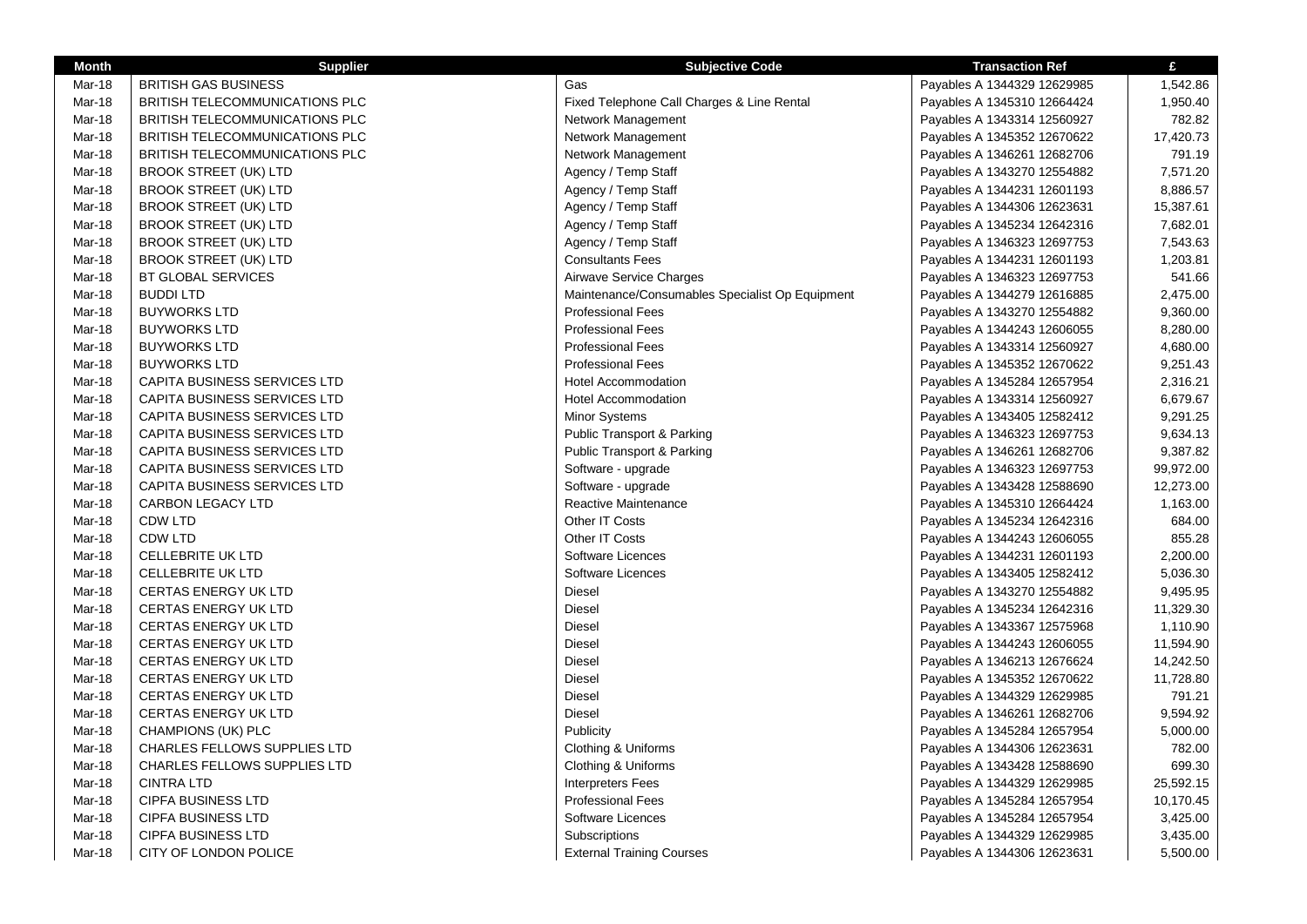| <b>Month</b>  | <b>Supplier</b>                         | <b>Subjective Code</b>                    | <b>Transaction Ref</b>      | £         |
|---------------|-----------------------------------------|-------------------------------------------|-----------------------------|-----------|
| Mar-18        | <b>COLLEGE OF POLICING</b>              | <b>External Training Courses</b>          | Payables A 1344231 12601193 | 14,047.93 |
| Mar-18        | <b>COLLEGE OF POLICING</b>              | <b>External Training Courses</b>          | Payables A 1344243 12606055 | 2,137.00  |
| Mar-18        | <b>COLLEGE OF POLICING</b>              | <b>Professional Fees</b>                  | Payables A 1344231 12601193 | 12,099.03 |
| Mar-18        | <b>COLLEGE OF POLICING</b>              | Conference & Seminar Fees                 | Payables A 1347257 12714890 | 957.00    |
| <b>Mar-18</b> | <b>COONEEN AT WORK LTD</b>              | Clothing & Uniforms                       | Payables A 1345208 12636141 | 2,083.33  |
| Mar-18        | COONEEN AT WORK LTD                     | Clothing & Uniforms                       | Payables A 1347257 12714890 | 2,083.33  |
| Mar-18        | <b>COONEEN AT WORK LTD</b>              | Clothing & Uniforms                       | Payables A 1343405 12582412 | 54,906.59 |
| Mar-18        | COONEEN AT WORK LTD                     | Clothing & Uniforms                       | Payables A 1345247 12647240 | 900.00    |
| <b>Mar-18</b> | <b>CORONA ENERGY</b>                    | Gas                                       | Payables A 1345208 12636141 | 14,198.85 |
| Mar-18        | <b>CORPORATE IT SYSTEMS LTD</b>         | Software Licences                         | Payables A 1344231 12601193 | 16,999.80 |
| Mar-18        | <b>CREATIVE FLAVOURS</b>                | <b>Contract Catering</b>                  | Payables A 1344243 12606055 | 2,015.00  |
| Mar-18        | CROWN PET FOODS LTD                     | Police Dogs - Feed/kennelling/vets        | Payables A 1346261 12682706 | 1,675.34  |
| Mar-18        | <b>CTMI LTD</b>                         | <b>Professional Fees</b>                  | Payables A 1344205 12594778 | 8,000.00  |
| <b>Mar-18</b> | <b>CTMI LTD</b>                         | <b>Professional Fees</b>                  | Payables A 1343314 12560927 | 8,400.00  |
| Mar-18        | CUBIC TRANSPORTATION SYSTEMS (ITMS) LTD | <b>Other Operational Expenses</b>         | Payables A 1344205 12594778 | 1,470.62  |
| Mar-18        | <b>CUPBROOK LTD</b>                     | Stray Animals (maintenance costs)         | Payables A 1344279 12616885 | 1,630.00  |
| Mar-18        | DATA PRO IT LTD                         | Other IT Costs                            | Payables A 1345234 12642316 | 719.70    |
| Mar-18        | DATA PRO IT LTD                         | Other IT Costs                            | Payables A 1345247 12647240 | 3,025.85  |
| Mar-18        | DATA TECNIX INFORMATION SYSTEMS         | Software Licences                         | Payables A 1343314 12560927 | 2,000.00  |
| Mar-18        | DEMUX VIDEO SERVICES LTD                | Other IT Costs                            | Payables A 1346213 12676624 | 3,300.00  |
| Mar-18        | DFP SERVICES LTD                        | Annual Servicing                          | Payables A 1344243 12606055 | 856.00    |
| Mar-18        | DFP SERVICES LTD                        | Reactive Maintenance                      | Payables A 1344306 12623631 | 501.00    |
| Mar-18        | DR CURTIS OFFIAH                        | <b>Professional Fees</b>                  | Payables A 1345310 12664424 | 500.00    |
| Mar-18        | DR P WILLIAMS                           | <b>Other Medical Costs</b>                | Payables A 1344306 12623631 | 560.00    |
| Mar-18        | DR SIMON PAINE                          | <b>Doctors Statements</b>                 | Payables A 1343428 12588690 | 7,500.00  |
| Mar-18        | <b>DRAINSCAN</b>                        | Building Maintenance - Day to Day         | Payables A 1346261 12682706 | 520.00    |
| Mar-18        | <b>DVLA</b>                             | Road Fund Licences                        | Payables A 1345208 12636141 | 5,500.00  |
| Mar-18        | <b>EAGLE SECURITY SYSTEMS LTD</b>       | Building Maintenance - Day to Day         | Payables A 1345310 12664424 | 795.00    |
| Mar-18        | <b>EAST MIDLANDS RFCA</b>               | Hire of Rooms/Premises                    | Payables A 1345234 12642316 | 600.00    |
| Mar-18        | <b>EAST MIDLANDS RFCA</b>               | Hire of Rooms/Premises                    | Payables A 1344243 12606055 | 2,200.00  |
| Mar-18        | <b>EASTWOOD TOWN COUNCIL</b>            | Rent                                      | Payables A 1343314 12560927 | 1,697.50  |
| Mar-18        | <b>ECO PRINT EURO LTD</b>               | Police Cones & Traffic Signs              | Payables A 1346323 12697753 | 593.95    |
| Mar-18        | EDF ENERGY CUSTOMERS PLC                | Electricity                               | Payables A 1343270 12554882 | 3,089.46  |
| Mar-18        | EDF ENERGY CUSTOMERS PLC                | Electricity                               | Payables A 1344231 12601193 | 47,069.17 |
| Mar-18        | EDF ENERGY CUSTOMERS PLC                | Electricity                               | Payables A 1346392 12704097 | 5,979.54  |
| Mar-18        | <b>ELLIOTT GROUP LTD</b>                | Fixtures & Fittings                       | Payables A 1345208 12636141 | 1,745.76  |
| Mar-18        | <b>ELLIOTT GROUP LTD</b>                | <b>Fixtures &amp; Fittings</b>            | Payables A 1343405 12582412 | 1,564.32  |
| Mar-18        | ELLIOTT GROUP LTD                       | Hire of Rooms/Premises                    | Payables A 1346323 12697753 | 1,683.31  |
| Mar-18        | EMMA WARDROPPER                         | Internal Training Courses                 | Payables A 1343270 12554882 | 2,100.00  |
| <b>Mar-18</b> | ENTERPRISE RENT-A-CAR (UK) LTD          | Hire of Transport - Operational           | Payables A 1345352 12670622 | 1,376.48  |
| Mar-18        | ENVIROENERGY (NOTTINGHAM) LTD           | Water Services / Rates                    | Payables A 1344329 12629985 | 8,263.37  |
| Mar-18        | EPAY LTD                                | <b>Electronic Forensics</b>               | Payables A 1344306 12623631 | 566.44    |
| Mar-18        | EPIQ EUROPE LTD                         | <b>Professional Fees</b>                  | Payables A 1345284 12657954 | 881.02    |
| Mar-18        | EPPERSTONE RIFLE RANGE                  | Electricity                               | Payables A 1344231 12601193 | 1,017.56  |
| Mar-18        | <b>EVERYTHING EVERYWHERE LTD</b>        | Mobile Phone Call Charges & Contract Cost | Payables A 1344205 12594778 | 2,419.15  |
|               |                                         |                                           |                             |           |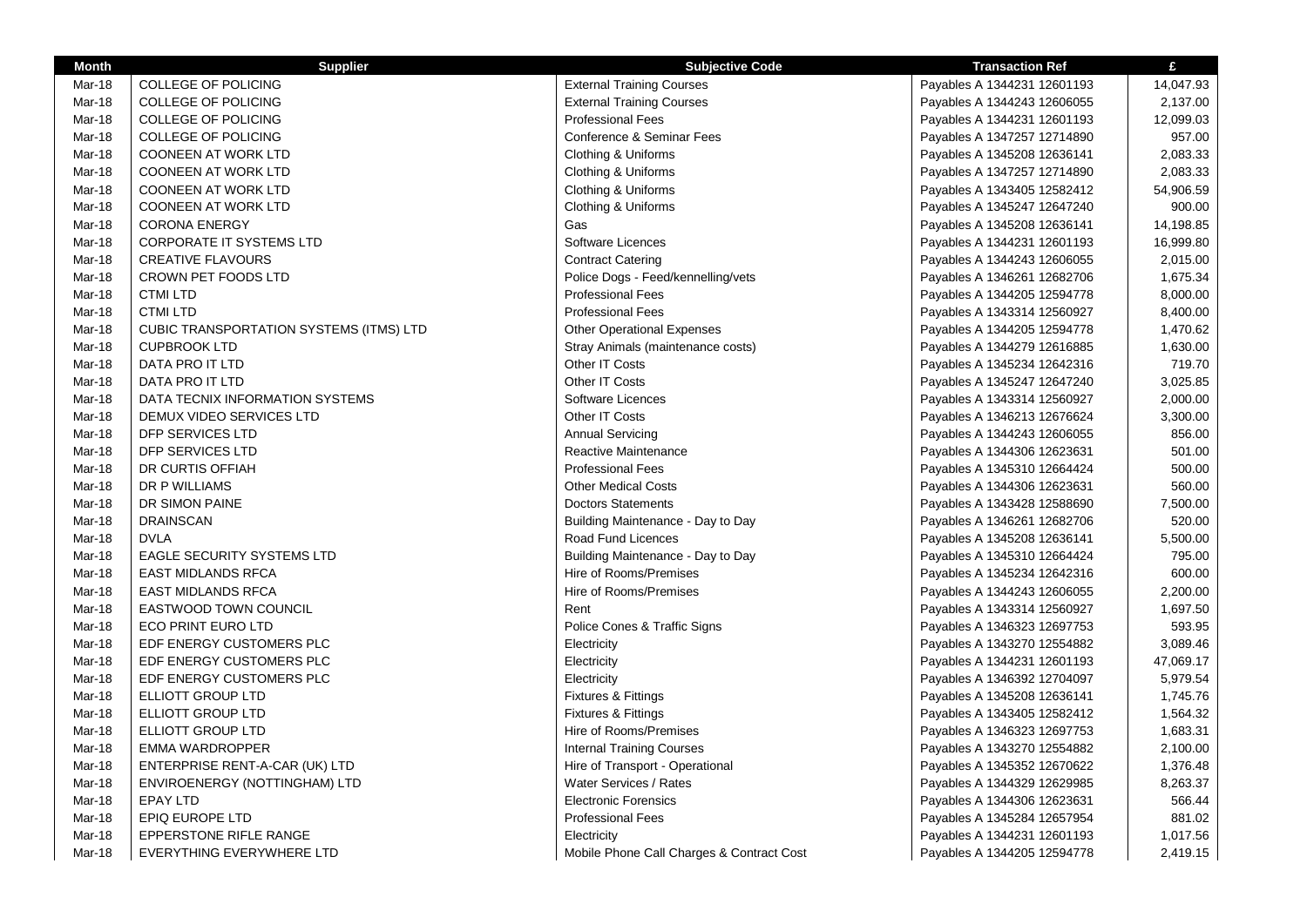| <b>Month</b>  | <b>Supplier</b>                           | <b>Subjective Code</b>                          | <b>Transaction Ref</b>      | £          |
|---------------|-------------------------------------------|-------------------------------------------------|-----------------------------|------------|
| Mar-18        | EVERYTHING EVERYWHERE LTD                 | Postage Costs                                   | Payables A 1344205 12594778 | 9,162.79   |
| Mar-18        | <b>EXPERIAN LTD</b>                       | Searches                                        | Payables A 1344205 12594778 | 4,564.88   |
| Mar-18        | <b>FARO TECHNOLOGIES UK LTD</b>           | Maintenance/Consumables Specialist Op Equipment | Payables A 1344329 12629985 | 27,366.24  |
| Mar-18        | FISHER HARGREAVES PROCTOR LTD             | Service Charge                                  | Payables A 1345208 12636141 | 23,597.32  |
| Mar-18        | FORENSIC ANALYTICS LTD                    | <b>External Training Courses</b>                | Payables A 1346392 12704097 | 2,000.00   |
| Mar-18        | <b>FOREST FUELS LTD</b>                   | <b>Other Energy Costs</b>                       | Payables A 1343405 12582412 | 4,823.23   |
| Mar-18        | <b>FOREST FUELS LTD</b>                   | <b>Other Operational Expenses</b>               | Payables A 1345234 12642316 | 1,555.41   |
| Mar-18        | <b>FOREST FUELS LTD</b>                   | <b>Other Operational Expenses</b>               | Payables A 1345284 12657954 | 1,441.60   |
| Mar-18        | <b>FOREST FUELS LTD</b>                   | <b>Other Operational Expenses</b>               | Payables A 1346392 12704097 | 772.00     |
| Mar-18        | <b>FOREST FUELS LTD</b>                   | <b>Biofuels</b>                                 | Payables A 1343270 12554882 | 2,115.20   |
| Mar-18        | FWP PLUMBERS NOTTINGHAM LTD               | Building Maintenance - Day to Day               | Payables A 1345208 12636141 | 543.67     |
| Mar-18        | FWP PLUMBERS NOTTINGHAM LTD               | <b>Planned Maintenance</b>                      | Payables A 1343270 12554882 | 1,061.12   |
| Mar-18        | FWP PLUMBERS NOTTINGHAM LTD               | <b>Planned Maintenance</b>                      | Payables A 1343367 12575968 | 1,157.37   |
| Mar-18        | FWP PLUMBERS NOTTINGHAM LTD               | <b>Planned Maintenance</b>                      | Payables A 1347257 12714890 | 1,148.00   |
| Mar-18        | FWP PLUMBERS NOTTINGHAM LTD               | Reactive Maintenance                            | Payables A 1345208 12636141 | 1,429.70   |
| Mar-18        | FWP PLUMBERS NOTTINGHAM LTD               | <b>Reactive Maintenance</b>                     | Payables A 1346213 12676624 | 588.58     |
| Mar-18        | <b>G2 RECRUITMENT SOLUTIONS LTD</b>       | Agency / Temp Staff                             | Payables A 1343367 12575968 | 7,125.00   |
| Mar-18        | <b>G2 RECRUITMENT SOLUTIONS LTD</b>       | Agency / Temp Staff                             | Payables A 1344243 12606055 | 2,375.00   |
| Mar-18        | <b>G2 RECRUITMENT SOLUTIONS LTD</b>       | Agency / Temp Staff                             | Payables A 1345208 12636141 | 2,375.00   |
| Mar-18        | <b>G2 RECRUITMENT SOLUTIONS LTD</b>       | Agency / Temp Staff                             | Payables A 1346213 12676624 | 2,375.00   |
| Mar-18        | <b>G2 RECRUITMENT SOLUTIONS LTD</b>       | Agency / Temp Staff                             | Payables A 1346487 12710191 | 2,375.00   |
| Mar-18        | <b>G2 RECRUITMENT SOLUTIONS LTD</b>       | <b>Professional Fees</b>                        | Payables A 1346323 12697753 | 2,375.00   |
| Mar-18        | G4S HEALTH SERVICES (UK) LTD              | Police Surgeons / Clinicians                    | Payables A 1345208 12636141 | 103,648.44 |
| Mar-18        | G4S HEALTH SERVICES (UK) LTD              | Police Surgeons / Clinicians                    | Payables A 1347257 12714890 | 99,502.50  |
| Mar-18        | <b>GARRAN LOCKERS LTD</b>                 | Furniture                                       | Payables A 1345352 12670622 | 570.46     |
| Mar-18        | <b>GARRAN LOCKERS LTD</b>                 | Furniture                                       | Payables A 1344329 12629985 | 1,937.40   |
| <b>Mar-18</b> | <b>GARRAN LOCKERS LTD</b>                 | <b>Planned Maintenance</b>                      | Payables A 1344329 12629985 | 2,526.05   |
| Mar-18        | <b>GEO HANSON &amp; SONS HUCKNALL LTD</b> | Building Maintenance - Day to Day               | Payables A 1346213 12676624 | 755.69     |
| Mar-18        | <b>GEO HANSON &amp; SONS HUCKNALL LTD</b> | Building Maintenance - Day to Day               | Payables A 1345310 12664424 | 1,383.97   |
| Mar-18        | <b>GEO HANSON &amp; SONS HUCKNALL LTD</b> | Fixtures & Fittings                             | Payables A 1343270 12554882 | 516.00     |
| Mar-18        | GEO HANSON & SONS HUCKNALL LTD            | <b>Planned Maintenance</b>                      | Payables A 1343367 12575968 | 638.97     |
| <b>Mar-18</b> | GEO HANSON & SONS HUCKNALL LTD            | <b>Planned Maintenance</b>                      | Payables A 1344243 12606055 | 1,300.00   |
| Mar-18        | <b>GEO HANSON &amp; SONS HUCKNALL LTD</b> | <b>Planned Maintenance</b>                      | Payables A 1345284 12657954 | 2,717.70   |
| Mar-18        | <b>GEO HANSON &amp; SONS HUCKNALL LTD</b> | <b>Planned Maintenance</b>                      | Payables A 1347257 12714890 | 2,283.00   |
| Mar-18        | <b>GEO HANSON &amp; SONS HUCKNALL LTD</b> | <b>Planned Maintenance</b>                      | Payables A 1345310 12664424 | 3,588.73   |
| Mar-18        | <b>GEO HANSON &amp; SONS HUCKNALL LTD</b> | Reactive Maintenance                            | Payables A 1343367 12575968 | 4,097.38   |
| Mar-18        | GREATER MANCHESTER COMBINED AUTHORITY     | <b>External Training Courses</b>                | Payables A 1345310 12664424 | 2,178.00   |
| Mar-18        | <b>GRESHAM OFFICE FURNITURE LTD</b>       | Furniture                                       | Payables A 1344306 12623631 | 36,225.90  |
| Mar-18        | <b>GRG PUBLIC RESOURCES LTD</b>           | Damage to Property / Boarding Up                | Payables A 1345247 12647240 | 600.00     |
| Mar-18        | <b>HAMPSONS RECOVERY</b>                  | Vehicle Recovery Costs                          | Payables A 1345234 12642316 | 2,104.00   |
| Mar-18        | HANDS FREE COMPUTING LTD                  | <b>Professional Fees</b>                        | Payables A 1345208 12636141 | 640.00     |
| <b>Mar-18</b> | HAYS SPECIALIST RECRUITMENT LTD           | Agency / Temp Staff                             | Payables A 1344306 12623631 | 1,100.00   |
| Mar-18        | HAYS SPECIALIST RECRUITMENT LTD           | Agency / Temp Staff                             | Payables A 1345208 12636141 | 1,375.00   |
| Mar-18        | HAYS SPECIALIST RECRUITMENT LTD           | Agency / Temp Staff                             | Payables A 1344205 12594778 | 2,025.00   |
| Mar-18        | HAYS SPECIALIST RECRUITMENT LTD           | Agency / Temp Staff                             | Payables A 1345284 12657954 | 1,375.00   |
|               |                                           |                                                 |                             |            |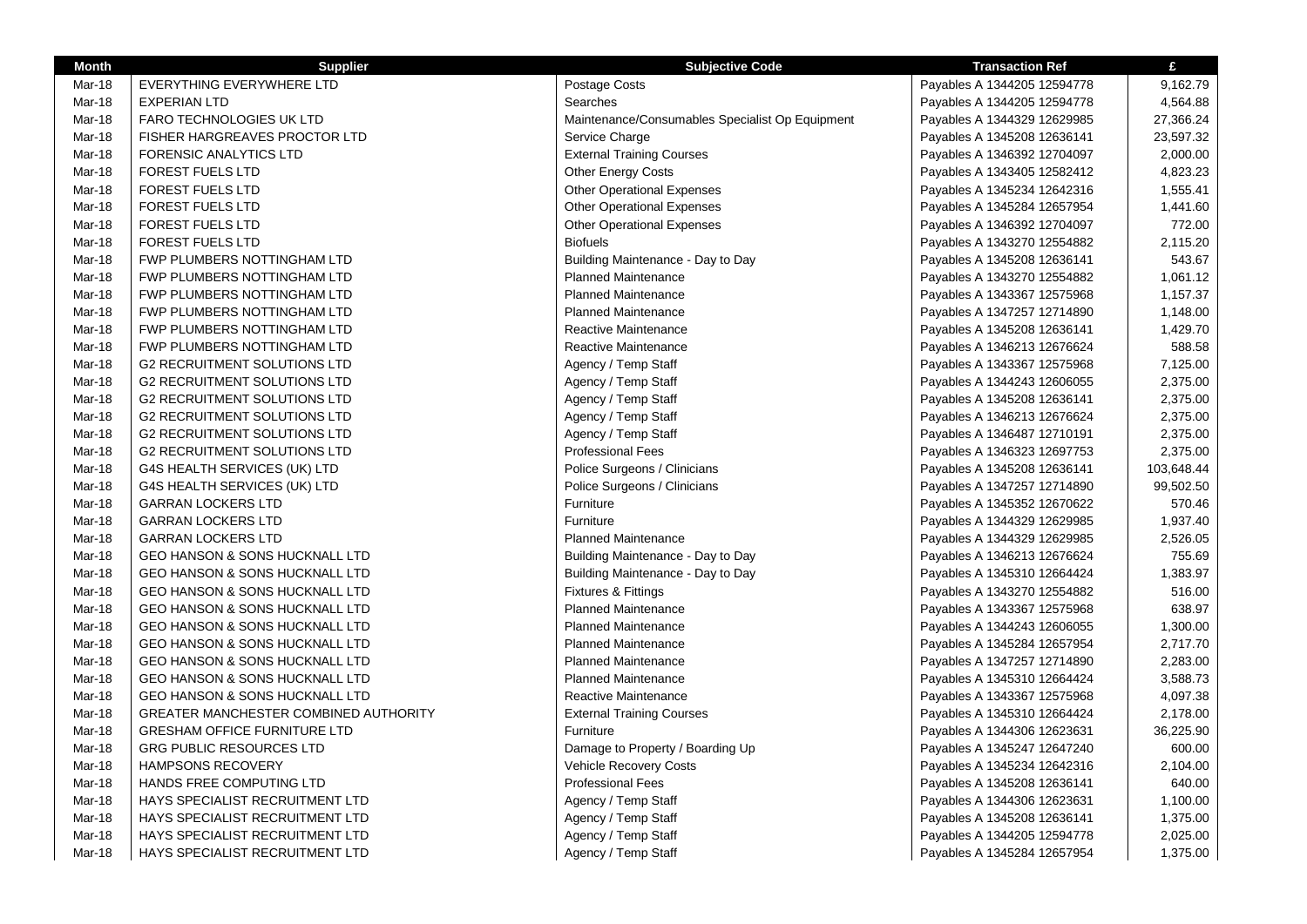| Month         | <b>Supplier</b>                        | <b>Subjective Code</b>                          | <b>Transaction Ref</b>      | £          |
|---------------|----------------------------------------|-------------------------------------------------|-----------------------------|------------|
| Mar-18        | HAYS SPECIALIST RECRUITMENT LTD        | Agency / Temp Staff                             | Payables A 1347257 12714890 | 1,375.00   |
| Mar-18        | HAYS SPECIALIST RECRUITMENT LTD        | <b>Consultants Fees</b>                         | Payables A 1344329 12629985 | 8,730.00   |
| Mar-18        | HAYS SPECIALIST RECRUITMENT LTD        | <b>Professional Fees</b>                        | Payables A 1345284 12657954 | 4,122.50   |
| Mar-18        | <b>HEALTHWORK LTD</b>                  | <b>Other Medical Costs</b>                      | Payables A 1344231 12601193 | 5,400.00   |
| Mar-18        | <b>HEALTHWORK LTD</b>                  | <b>Other Medical Costs</b>                      | Payables A 1345208 12636141 | 2,700.00   |
| Mar-18        | <b>HOME OFFICE</b>                     | <b>Electronic Forensics</b>                     | Payables A 1345284 12657954 | 109,466.53 |
| Mar-18        | <b>HOME OFFICE</b>                     | <b>Firearms &amp; Ammunition</b>                | Payables A 1345352 12670622 | 11,561.76  |
| Mar-18        | <b>ICCA PROPERTY LTD</b>               | Hire of Rooms/Premises                          | Payables A 1346487 12710191 | 1,610.00   |
| <b>Mar-18</b> | <b>ICE WATCH LTD</b>                   | Gritting                                        | Payables A 1343405 12582412 | 14,604.00  |
| Mar-18        | <b>INELO</b>                           | Software - purchase                             | Payables A 1344279 12616885 | 1,878.00   |
| Mar-18        | <b>INFORMATION BY DESIGN LTD</b>       | Specific Grants awarded                         | Payables A 1344306 12623631 | 7,998.25   |
| Mar-18        | INSIGHT DIRECT (UK) LTD                | <b>Telephony Equipment</b>                      | Payables A 1346323 12697753 | 1,770.57   |
| <b>Mar-18</b> | INSIGHT DIRECT (UK) LTD                | <b>Telephony Equipment</b>                      | Payables A 1343428 12588690 | 748.66     |
| Mar-18        | <b>IRON MOUNTAIN (UK) LTD</b>          | <b>Other Operational Expenses</b>               | Payables A 1346213 12676624 | 3,185.41   |
| Mar-18        | <b>IRON MOUNTAIN (UK) LTD</b>          | <b>Other Operational Expenses</b>               | Payables A 1346261 12682706 | 3,139.74   |
| Mar-18        | <b>IRON MOUNTAIN (UK) LTD</b>          | <b>Professional Fees</b>                        | Payables A 1344329 12629985 | 3,139.74   |
| Mar-18        | <b>JACKSONS RECOVERY LTD</b>           | Vehicle Recovery Costs                          | Payables A 1345284 12657954 | 9,303.00   |
| Mar-18        | <b>JANE BALL</b>                       | Subsistence                                     | Payables A 1344329 12629985 | 500.00     |
| Mar-18        | JML SOFTWARE SOLUTIONS LTD             | Software - upgrade                              | Payables A 1345208 12636141 | 75,294.25  |
| Mar-18        | KENSON NETWORK ENGINEERING LTD         | <b>Network Services</b>                         | Payables A 1344306 12623631 | 4,754.00   |
| Mar-18        | KIER BUSINESS SERVICES LTD             | <b>Professional Fees</b>                        | Payables A 1346323 12697753 | 18,229.00  |
| <b>Mar-18</b> | KINGS SECURITY SYSTEMS LTD             | Reactive Maintenance                            | Payables A 1343428 12588690 | 560.98     |
| Mar-18        | <b>KPMG LLP</b>                        | <b>External Audit Fee</b>                       | Payables A 1346323 12697753 | 12,555.00  |
| Mar-18        | LAMBERT SMITH HAMPTON LTD              | <b>Professional Fees</b>                        | Payables A 1345208 12636141 | 852.50     |
| Mar-18        | LAMBERT SMITH HAMPTON LTD              | <b>Professional Fees</b>                        | Payables A 1344329 12629985 | 852.50     |
| Mar-18        | LANGLEY MILL CONTRACT FLOORING LTD     | Building Maintenance - Day to Day               | Payables A 1343405 12582412 | 1,982.00   |
| <b>Mar-18</b> | LANGLEY MILL CONTRACT FLOORING LTD     | <b>Planned Maintenance</b>                      | Payables A 1343405 12582412 | 6,522.00   |
| Mar-18        | LANGLEY MILL CONTRACT FLOORING LTD     | <b>Planned PPM Contract</b>                     | Payables A 1345352 12670622 | 7,765.00   |
| Mar-18        | LANGLEY MILL CONTRACT FLOORING LTD     | <b>Reactive Maintenance</b>                     | Payables A 1345352 12670622 | 734.00     |
| Mar-18        | LAVAT CONSULTING LTD                   | <b>Consultants Fees</b>                         | Payables A 1345247 12647240 | 2,581.25   |
| Mar-18        | LEE HECHT HARRISON PENNA LTD           | <b>Professional Fees</b>                        | Payables A 1343405 12582412 | 5,980.00   |
| <b>Mar-18</b> | LEICA GEOSYSTEMS LTD                   | Maintenance/Consumables Specialist Op Equipment | Payables A 1345284 12657954 | 32,479.64  |
| Mar-18        | LEICA GEOSYSTEMS LTD                   | Maintenance/Consumables Specialist Op Equipment | Payables A 1346392 12704097 | 740.00     |
| Mar-18        | LINNEX (UK) LTD                        | Furniture                                       | Payables A 1345247 12647240 | 3,350.00   |
| Mar-18        | <b>MACOI LTD</b>                       | Clothing & Uniforms                             | Payables A 1343270 12554882 | 541.36     |
| Mar-18        | <b>MACOI LTD</b>                       | Furniture                                       | Payables A 1343270 12554882 | 982.08     |
| <b>Mar-18</b> | <b>MACOI LTD</b>                       | Furniture                                       | Payables A 1347257 12714890 | 529.36     |
| Mar-18        | <b>MACOI LTD</b>                       | Furniture                                       | Payables A 1343314 12560927 | 740.00     |
| Mar-18        | <b>MACOI LTD</b>                       | Furniture                                       | Payables A 1343405 12582412 | 3,222.20   |
| Mar-18        | MAYOR'S OFFICE FOR POLICING & CRIME    | Local Partnership Funding                       | Payables A 1344279 12616885 | 139,792.00 |
| Mar-18        | MEHLER VARIO SYSTEM GMBH               | Clothing & Uniforms                             | Payables A 1344329 12629985 | 710.00     |
| Mar-18        | MEHLER VARIO SYSTEM GMBH               | <b>Specialist Operational Equipment</b>         | Payables A 1344329 12629985 | 710.00     |
| <b>Mar-18</b> | <b>MG MEDICAL LTD</b>                  | <b>Doctors Statements</b>                       | Payables A 1345208 12636141 | 2,000.00   |
| Mar-18        | MICHAEL PAGE INTERNATIONAL RECRUITMENT | <b>Professional Fees</b>                        | Payables A 1346323 12697753 | 3,963.40   |
| Mar-18        | MICHAEL PAGE INTERNATIONAL RECRUITMENT | <b>Professional Fees</b>                        | Payables A 1343367 12575968 | 2,041.75   |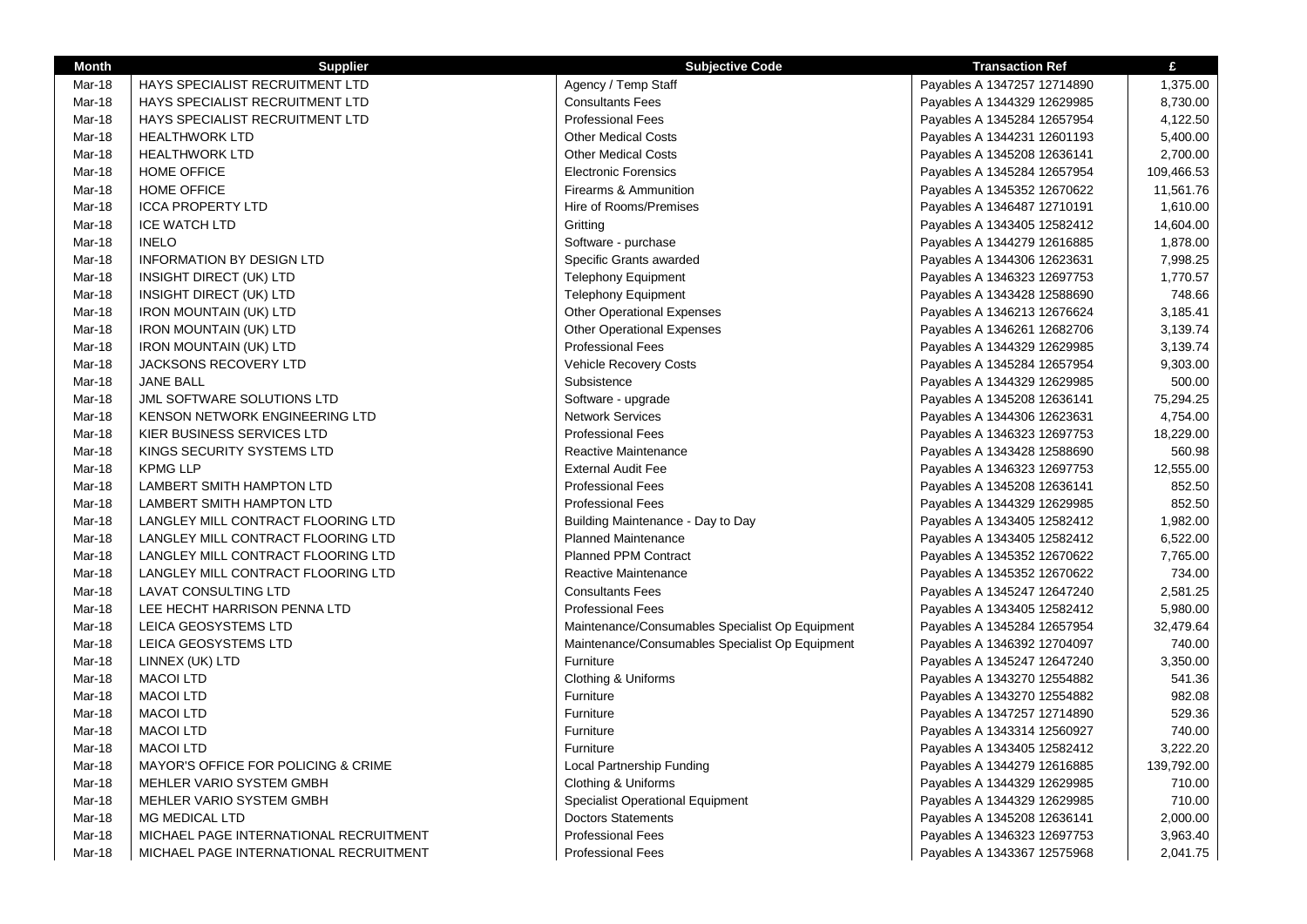| <b>Month</b> | <b>Supplier</b>                                       | <b>Subjective Code</b>                  | <b>Transaction Ref</b>      | £          |
|--------------|-------------------------------------------------------|-----------------------------------------|-----------------------------|------------|
| Mar-18       | MICHAEL PAGE INTERNATIONAL RECRUITMENT                | <b>Professional Fees</b>                | Payables A 1344243 12606055 | 6,005.15   |
| Mar-18       | MICHAEL PAGE INTERNATIONAL RECRUITMENT                | <b>Professional Fees</b>                | Payables A 1344205 12594778 | 5,800.98   |
| Mar-18       | MICHAEL PAGE INTERNATIONAL RECRUITMENT                | <b>Professional Fees</b>                | Payables A 1345284 12657954 | 2,041.75   |
| Mar-18       | MICHAEL PAGE INTERNATIONAL RECRUITMENT                | <b>Professional Fees</b>                | Payables A 1343314 12560927 | 3,963.40   |
| Mar-18       | MICHAEL PAGE INTERNATIONAL RECRUITMENT                | <b>Professional Fees</b>                | Payables A 1345310 12664424 | 3,963.40   |
| Mar-18       | MICHAEL PAGE INTERNATIONAL RECRUITMENT                | <b>Professional Fees</b>                | Payables A 1346261 12682706 | 2,041.75   |
| Mar-18       | <b>MIVEN LTD</b>                                      | Service Charge                          | Payables A 1343428 12588690 | 91,984.73  |
| Mar-18       | MTI TECHNOLOGY LTD                                    | Other IT Costs                          | Payables A 1344243 12606055 | 6,750.00   |
| Mar-18       | NATIONAL CRIME AGENCY                                 | <b>External Training Courses</b>        | Payables A 1345208 12636141 | 1,720.00   |
| Mar-18       | NATIONAL MONITORING                                   | Covert Alarms Installation & Monitoring | Payables A 1344205 12594778 | 3,011.68   |
| Mar-18       | NEOPOST LTD                                           | <b>Other Operational Expenses</b>       | Payables A 1344306 12623631 | 9,000.00   |
| Mar-18       | NEWTON NOTTINGHAM LLP                                 | Rent                                    | Payables A 1343428 12588690 | 8,550.00   |
| Mar-18       | <b>NICK SMITH</b>                                     | <b>Legal Costs</b>                      | Payables A 1344306 12623631 | 1,600.00   |
| Mar-18       | NIGHTSEARCHER LTD                                     | <b>Professional Fees</b>                | Payables A 1343405 12582412 | 1,378.71   |
| Mar-18       | NMK BUSINESS SOLUTIONS LTD                            | Agency / Temp Staff                     | Payables A 1344279 12616885 | 1,500.00   |
| Mar-18       | NORTH YORKSHIRE PCC                                   | <b>Professional Fees</b>                | Payables A 1343405 12582412 | 780.16     |
| Mar-18       | NORTHGATE PUBLIC SERVICES (UK) LTD                    | Software Licences                       | Payables A 1345234 12642316 | 19,637.00  |
| Mar-18       | NORTHGATE PUBLIC SERVICES (UK) LTD                    | Software Licences                       | Payables A 1345247 12647240 | 49,538.00  |
| Mar-18       | NOTTINGHAM CITY COUNCIL                               | <b>External Training Courses</b>        | Payables A 1346392 12704097 | 3,000.00   |
| Mar-18       | NOTTINGHAM CITY COUNCIL                               | Other PA Grants                         | Payables A 1343367 12575968 | 227,199.67 |
| Mar-18       | NOTTINGHAM CITY COUNCIL                               | <b>Other Partnerships</b>               | Payables A 1345310 12664424 | 20,000.00  |
| Mar-18       | NOTTINGHAM CITY TRANSPORT LTD                         | Fixtures & Fittings                     | Payables A 1346261 12682706 | 858.00     |
| Mar-18       | NOTTINGHAM OFF ROAD EVENTS                            | Conference & Seminar Fees               | Payables A 1345208 12636141 | 525.00     |
| Mar-18       | NOTTINGHAMSHIRE AND CITY OF NOTTINGHAM FIRE AUTHORITY | Water Services / Rates                  | Payables A 1343405 12582412 | 538.59     |
| Mar-18       | NOTTINGHAMSHIRE COUNTY COUNCIL                        | Other PA Grants                         | Payables A 1345208 12636141 | 200,391.34 |
| Mar-18       | NOTTINGHAMSHIRE COUNTY COUNCIL                        | <b>Other PA Grants</b>                  | Payables A 1345352 12670622 | 141,742.38 |
| Mar-18       | NOTTINGHAMSHIRE COUNTY COUNCIL                        | <b>Other Partnerships</b>               | Payables A 1344231 12601193 | 21,234.01  |
| Mar-18       | NOTTINGHAMSHIRE SEXUAL VIOLENCE SUPPORT SERVICES      | <b>Grants to Voluntary Bodies</b>       | Payables A 1344329 12629985 | 80,444.00  |
| Mar-18       | NP AUTOPARTS LTD TA DRIVEDEN                          | Vehicle Maintenance                     | Payables A 1346392 12704097 | 1,575.80   |
| Mar-18       | <b>ONLINE ERGONOMICS LTD</b>                          | <b>Professional Fees</b>                | Payables A 1345352 12670622 | 661.40     |
| Mar-18       | ORBIS PROTECT LTD                                     | <b>Collaboration service</b>            | Payables A 1343428 12588690 | 573.80     |
| Mar-18       | ORBIS PROTECT LTD                                     | <b>Contract Cleaning</b>                | Payables A 1344306 12623631 | 501.17     |
| Mar-18       | ORBIS PROTECT LTD                                     | <b>Contract Cleaning</b>                | Payables A 1345234 12642316 | 601.40     |
| Mar-18       | ORBIS PROTECT LTD                                     | Vehicle Cleaning                        | Payables A 1344279 12616885 | 1,450.73   |
| Mar-18       | ORCHID CELLMARK LTD                                   | <b>Professional Fees</b>                | Payables A 1343367 12575968 | 1,728.00   |
| Mar-18       | PARK CONTROL SYSTEMS LTD                              | Reactive Maintenance                    | Payables A 1345208 12636141 | 917.50     |
| Mar-18       | PAYNE HICKS BEACH LLP                                 | <b>Legal Costs</b>                      | Payables A 1343367 12575968 | 2,485.00   |
| Mar-18       | PAYPOINT PLC                                          | <b>Electronic Forensics</b>             | Payables A 1344205 12594778 | 650.00     |
| Mar-18       | PERSONNEL HYGIENE SERVICES LTD                        | <b>Other Operational Expenses</b>       | Payables A 1344329 12629985 | 2,534.00   |
| Mar-18       | PERSONNEL HYGIENE SERVICES LTD                        | <b>Waste Disposal</b>                   | Payables A 1345284 12657954 | 2,488.87   |
| Mar-18       | PERSONNEL HYGIENE SERVICES LTD                        | Waste Disposal                          | Payables A 1345247 12647240 | 559.00     |
| Mar-18       | PHOENIX SOFTWARE LTD                                  | Software Licences                       | Payables A 1344329 12629985 | 3,793.58   |
| Mar-18       | POLICE AND CRIME COMMISSIONER FOR CHESHIRE            | <b>Collaboration service</b>            | Payables A 1344243 12606055 | 352,738.88 |
| Mar-18       | POLICE AND CRIME COMMISSIONER FOR DERBYSHIRE          | Legal Costs                             | Payables A 1346213 12676624 | 4,339.00   |
| Mar-18       | POLICE AND CRIME COMMISSIONER FOR DERBYSHIRE          | <b>Other Partnerships</b>               | Payables A 1345284 12657954 | 13,537.32  |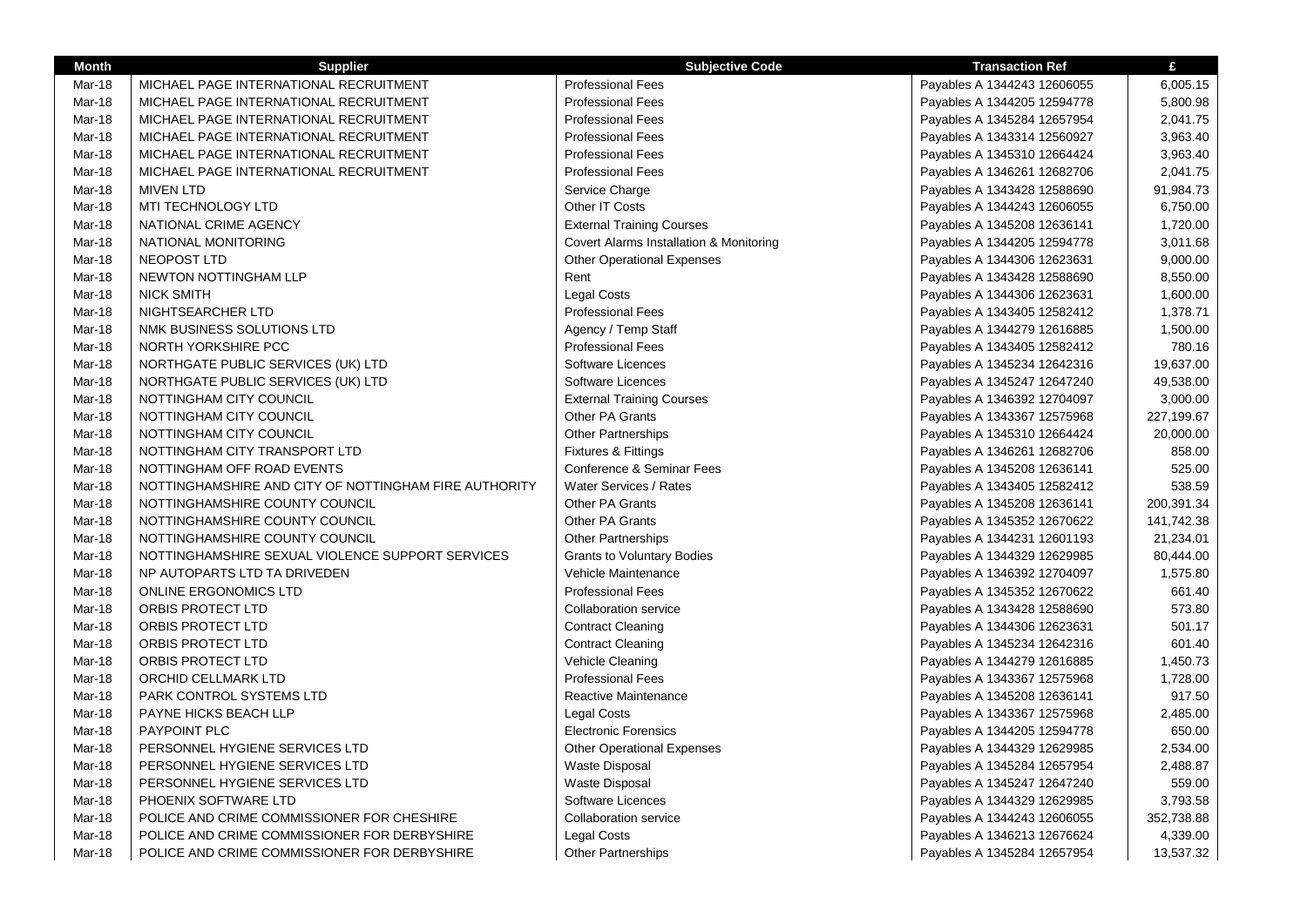| <b>Month</b> | <b>Supplier</b>                                    | <b>Subjective Code</b>                    | <b>Transaction Ref</b>      | £          |
|--------------|----------------------------------------------------|-------------------------------------------|-----------------------------|------------|
| Mar-18       | POLICE AND CRIME COMMISSIONER FOR DERBYSHIRE       | <b>Other Partnerships</b>                 | Payables A 1344329 12629985 | 2,483.16   |
| Mar-18       | POLICE AND CRIME COMMISSIONER FOR DERBYSHIRE       | <b>Professional Fees</b>                  | Payables A 1347257 12714890 | 2,440.00   |
| Mar-18       | POLICE AND CRIME COMMISSIONER FOR DERBYSHIRE       | Airwave Service Charges                   | Payables A 1344243 12606055 | 11,024.00  |
| Mar-18       | POLICE AND CRIME COMMISSIONER FOR LEICESTERSHIRE   | <b>Electronic Forensics</b>               | Payables A 1343405 12582412 | 1,700.00   |
| Mar-18       | POLICE AND CRIME COMMISSIONER FOR LEICESTERSHIRE   | <b>Minor Systems</b>                      | Payables A 1347257 12714890 | 4,512.80   |
| Mar-18       | POLICE AND CRIME COMMISSIONER FOR LEICESTERSHIRE   | <b>Other Partnerships</b>                 | Payables A 1343270 12554882 | 13,442.43  |
| Mar-18       | POLICE AND CRIME COMMISSIONER FOR LEICESTERSHIRE   | Other Partnerships                        | Payables A 1345352 12670622 | 13,349.09  |
| Mar-18       | POLICE AND CRIME COMMISSIONER FOR LEICESTERSHIRE   | <b>Other Partnerships</b>                 | Payables A 1344329 12629985 | 17,698.00  |
| Mar-18       | POLICE AND CRIME COMMISSIONER FOR LEICESTERSHIRE   | <b>Professional Fees</b>                  | Payables A 1346213 12676624 | 3,400.00   |
| Mar-18       | POLICE AND CRIME COMMISSIONER FOR LEICESTERSHIRE   | <b>Professional Fees</b>                  | Payables A 1347257 12714890 | 9,585.00   |
| Mar-18       | POLICE AND CRIME COMMISSIONER FOR LEICESTERSHIRE   | <b>Professional Fees</b>                  | Payables A 1344329 12629985 | 1,700.00   |
| Mar-18       | POLICE AND CRIME COMMISSIONER FOR LINCOLNSHIRE     | <b>Collaboration service</b>              | Payables A 1343314 12560927 | 1,366.16   |
| Mar-18       | POLICE AND CRIME COMMISSIONER FOR LINCOLNSHIRE     | <b>External Training Courses</b>          | Payables A 1345284 12657954 | 750.00     |
| Mar-18       | POLICE AND CRIME COMMISSIONER FOR NORTHAMPTONSHIRE | <b>Consultants Fees</b>                   | Payables A 1343405 12582412 | 119,317.19 |
| Mar-18       | POLICE AND CRIME COMMISSIONER FOR STAFFORDSHIRE    | Other Partnerships                        | Payables A 1343405 12582412 | 57,225.00  |
| Mar-18       | POLICE AND CRIME COMMISSIONER FOR WEST MIDLANDS    | <b>Hotel Accommodation</b>                | Payables A 1346261 12682706 | 1,412.50   |
| Mar-18       | POLICE AND CRIME COMMISSIONER FOR WEST MIDLANDS    | <b>Other Partnerships</b>                 | Payables A 1344306 12623631 | 44,333.60  |
| Mar-18       | POLICE AND CRIME COMMISSIONER FOR WEST YORKSHIRE   | <b>Collaboration service</b>              | Payables A 1345352 12670622 | 119,560.37 |
| Mar-18       | POST OFFICE LTD                                    | Road Fund Licences                        | Payables A 1344329 12629985 | 1,955.00   |
| Mar-18       | PPL PRS LTD                                        | Rent                                      | Payables A 1346323 12697753 | 3,733.86   |
| Mar-18       | PRAECEDO BUSINESS SOLUTIONS LTD                    | Systems Development                       | Payables A 1344231 12601193 | 18,820.00  |
| Mar-18       | PRAECEDO BUSINESS SOLUTIONS LTD                    | <b>Systems Development</b>                | Payables A 1346261 12682706 | 4,705.00   |
| Mar-18       | PRIMARY CARE COMMISSIONING CIC                     | <b>External Training Courses</b>          | Payables A 1345247 12647240 | 596.00     |
| Mar-18       | PRIMARY CARE COMMISSIONING CIC                     | <b>Hotel Accommodation</b>                | Payables A 1345234 12642316 | 1,341.00   |
| Mar-18       | PRIMARY CARE COMMISSIONING CIC                     | <b>Hotel Accommodation</b>                | Payables A 1345310 12664424 | 745.00     |
| Mar-18       | PRIMETAKE LTD                                      | <b>Professional Fees</b>                  | Payables A 1345352 12670622 | 1,710.00   |
| Mar-18       | PROACTIS GROUP LTD                                 | Web Infrastructure                        | Payables A 1346323 12697753 | 6,325.00   |
| Mar-18       | PROF S AL-SARRAJ                                   | <b>Doctors Statements</b>                 | Payables A 1345208 12636141 | 2,200.00   |
| Mar-18       | PROMAT ID LTD T/A C J SERVICES                     | Software Licences                         | Payables A 1345234 12642316 | 48,220.00  |
| Mar-18       | RELIANCE HIGH TECH LTD                             | <b>Annual Servicing</b>                   | Payables A 1345208 12636141 | 2,020.20   |
| Mar-18       | RELIANCE HIGH TECH LTD                             | Building Maintenance - Day to Day         | Payables A 1345234 12642316 | 1,130.54   |
| Mar-18       | RELIANCE HIGH TECH LTD                             | Building Maintenance - Day to Day         | Payables A 1345284 12657954 | 1,247.20   |
| Mar-18       | RELIANCE HIGH TECH LTD                             | Building Maintenance - Day to Day         | Payables A 1343405 12582412 | 4,974.76   |
| Mar-18       | RELIANCE HIGH TECH LTD                             | <b>Planned PPM Contract</b>               | Payables A 1345234 12642316 | 510.70     |
| Mar-18       | RELIANCE HIGH TECH LTD                             | <b>Reactive Maintenance</b>               | Payables A 1343314 12560927 | 710.40     |
| Mar-18       | RELIANCE HIGH TECH LTD                             | Reactive Maintenance                      | Payables A 1345352 12670622 | 3,346.20   |
| Mar-18       | RELIANCE HIGH TECH LTD                             | Reactive Maintenance                      | Payables A 1346392 12704097 | 4,952.00   |
| Mar-18       | RICHFORD MOTOR SERVICES LTD                        | <b>Vehicle Recovery Costs</b>             | Payables A 1345208 12636141 | 6,645.00   |
| Mar-18       | <b>RICOH UK LTD</b>                                | Photocopier Machines - (Click) Charges    | Payables A 1344279 12616885 | 81,558.26  |
| Mar-18       | <b>RICOH UK LTD</b>                                | <b>Photocopier Machines Running Costs</b> | Payables A 1344279 12616885 | 13,217.13  |
| Mar-18       | ROYAL MAIL GROUP PLC                               | Postage Costs                             | Payables A 1344231 12601193 | 2,590.55   |
| Mar-18       | ROYAL MAIL GROUP PLC                               | Postage Costs                             | Payables A 1345208 12636141 | 2,499.26   |
| Mar-18       | ROYAL MAIL GROUP PLC                               | Postage Costs                             | Payables A 1346213 12676624 | 3,064.76   |
| Mar-18       | ROYAL MAIL GROUP PLC                               | Postage Costs                             | Payables A 1345352 12670622 | 1,550.42   |
| Mar-18       | ROYAL MAIL GROUP PLC                               | Postage Costs                             | Payables A 1343428 12588690 | 2,629.48   |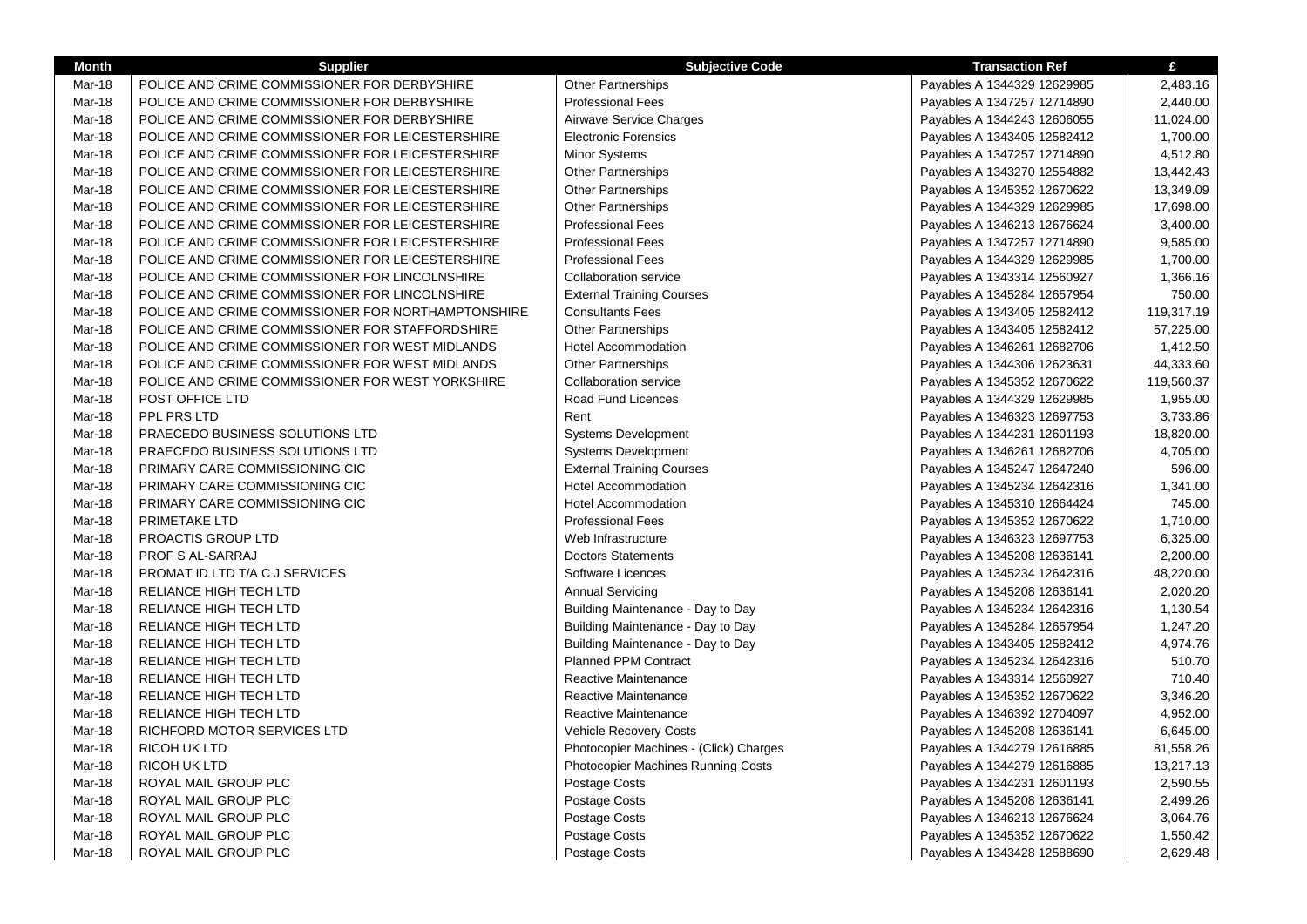| <b>Month</b> | <b>Supplier</b>                                 | <b>Subjective Code</b>            | <b>Transaction Ref</b>      | £         |
|--------------|-------------------------------------------------|-----------------------------------|-----------------------------|-----------|
| Mar-18       | <b>RS COMPONENTS LTD</b>                        | Fixtures & Fittings               | Payables A 1345208 12636141 | 550.04    |
| Mar-18       | <b>RSG ENGINEERING LTD</b>                      | Police Cones & Traffic Signs      | Payables A 1346213 12676624 | 783.54    |
| Mar-18       | RUSHCLIFFE BOROUGH COUNCIL                      | Agency / Temp Staff               | Payables A 1345208 12636141 | 2,109.38  |
| Mar-18       | RUSHCLIFFE BOROUGH COUNCIL                      | <b>Other Partnerships</b>         | Payables A 1345284 12657954 | 2,109.38  |
| Mar-18       | S G SMITH T/A EASYMOVE                          | Rent                              | Payables A 1345352 12670622 | 3,750.00  |
| Mar-18       | <b>SEARCH FLOW LTD</b>                          | <b>Legal Costs</b>                | Payables A 1343367 12575968 | 683.14    |
| Mar-18       | <b>SECOND ELEMENT LTD</b>                       | <b>Annual Servicing</b>           | Payables A 1343314 12560927 | 1,487.00  |
| Mar-18       | SECOND ELEMENT LTD                              | <b>Annual Servicing</b>           | Payables A 1345352 12670622 | 1,487.00  |
| Mar-18       | <b>SEPURA LTD</b>                               | Radio / Airwave - Equipment       | Payables A 1344306 12623631 | 8,845.00  |
| Mar-18       | <b>SEPURA LTD</b>                               | Radio / Airwave - Equipment       | Payables A 1345234 12642316 | 17,500.00 |
| Mar-18       | SHARPLINE DECORATORS LTD                        | Building Maintenance - Day to Day | Payables A 1346323 12697753 | 3,610.00  |
| Mar-18       | SHARPLINE DECORATORS LTD                        | <b>Planned Maintenance</b>        | Payables A 1345208 12636141 | 8,637.15  |
| Mar-18       | SHARPLINE DECORATORS LTD                        | <b>Planned Maintenance</b>        | Payables A 1343314 12560927 | 6,363.00  |
| Mar-18       | SHARPLINE DECORATORS LTD                        | <b>Planned Maintenance</b>        | Payables A 1344329 12629985 | 3,074.00  |
| Mar-18       | SHB HIRE LTD                                    | Hire of Transport - Operational   | Payables A 1344306 12623631 | 1,088.00  |
| Mar-18       | SHIRE PROFESSIONAL CHARTERED PSYCHOLOGISTS      | <b>Professional Fees</b>          | Payables A 1345208 12636141 | 658.60    |
| Mar-18       | <b>SHRED STATION LTD</b>                        | <b>Waste Disposal</b>             | Payables A 1345208 12636141 | 756.35    |
| Mar-18       | SLATER ELECTRICAL SERVICES LTD                  | <b>Planned Maintenance</b>        | Payables A 1346261 12682706 | 1,342.00  |
| Mar-18       | SLATER ELECTRICAL SERVICES LTD                  | Reactive Maintenance              | Payables A 1345284 12657954 | 1,033.22  |
| Mar-18       | SMARTDESK SYSTEMS LTD T/A TGS SERVICES (UK) LTD | Network Management                | Payables A 1344306 12623631 | 579.29    |
| Mar-18       | SOFTCAT PLC                                     | Other IT Costs                    | Payables A 1346261 12682706 | 1,234.85  |
| Mar-18       | SOFTWARE BOX LTD                                | Software - purchase               | Payables A 1346213 12676624 | 2,244.24  |
| Mar-18       | SOLO SERVICE GROUP LTD                          | <b>Contract Cleaning</b>          | Payables A 1347257 12714890 | 44,881.00 |
| Mar-18       | SOLO SERVICE GROUP LTD                          | <b>Contract Cleaning</b>          | Payables A 1343428 12588690 | 44,881.00 |
| Mar-18       | SOLOS CONSULTANTS LTD                           | Agency / Temp Staff               | Payables A 1343270 12554882 | 1,584.57  |
| Mar-18       | SOLOS CONSULTANTS LTD                           | Agency / Temp Staff               | Payables A 1344243 12606055 | 667.19    |
| Mar-18       | <b>SOLOS CONSULTANTS LTD</b>                    | Agency / Temp Staff               | Payables A 1345208 12636141 | 1,494.14  |
| Mar-18       | SOLOS CONSULTANTS LTD                           | Agency / Temp Staff               | Payables A 1346213 12676624 | 1,357.34  |
| Mar-18       | SOLOS CONSULTANTS LTD                           | Agency / Temp Staff               | Payables A 1344205 12594778 | 1,357.34  |
| Mar-18       | SOLOS CONSULTANTS LTD                           | Agency / Temp Staff               | Payables A 1347257 12714890 | 1,494.14  |
| Mar-18       | SOLOS CONSULTANTS LTD                           | Agency / Temp Staff               | Payables A 1343314 12560927 | 1,516.94  |
| Mar-18       | SOLOS CONSULTANTS LTD                           | Agency / Temp Staff               | Payables A 1345310 12664424 | 834.00    |
| Mar-18       | SOMERCOURT LTD                                  | Furniture                         | Payables A 1344243 12606055 | 1,350.00  |
| Mar-18       | SP SERVICES UK LTD                              | <b>Other Medical Costs</b>        | Payables A 1344243 12606055 | 725.15    |
| Mar-18       | SPACEWISE                                       | <b>Other Operational Expenses</b> | Payables A 1344306 12623631 | 1,092.00  |
| Mar-18       | <b>SPACEWISE</b>                                | <b>Other Operational Expenses</b> | Payables A 1343314 12560927 | 1,209.00  |
| Mar-18       | <b>SPACEWISE</b>                                | <b>Other Operational Expenses</b> | Payables A 1346392 12704097 | 1,209.00  |
| Mar-18       | SPARROW RECOVERY                                | Vehicle Recovery Costs            | Payables A 1343405 12582412 | 1,530.40  |
| Mar-18       | SPECIALIST COMPUTER CENTRES PLC                 | Other IT Costs                    | Payables A 1346392 12704097 | 576.00    |
| Mar-18       | SSL247 LTD                                      | Software Licences                 | Payables A 1344205 12594778 | 540.00    |
| Mar-18       | STARFISH CONSULTING (RUTLAND) LTD               | Specific Grants awarded           | Payables A 1344306 12623631 | 3,360.70  |
| Mar-18       | STARTRAQ (UK) LTD                               | <b>Professional Fees</b>          | Payables A 1344306 12623631 | 7,586.00  |
| Mar-18       | STARTRAQ (UK) LTD                               | <b>Professional Fees</b>          | Payables A 1343314 12560927 | 7,843.00  |
| Mar-18       | STARTRAQ (UK) LTD                               | Software Licences                 | Payables A 1344306 12623631 | 2,448.94  |
| Mar-18       | <b>T &amp; S HEATING LTD</b>                    | Building Maintenance - Day to Day | Payables A 1346392 12704097 | 2,039.70  |